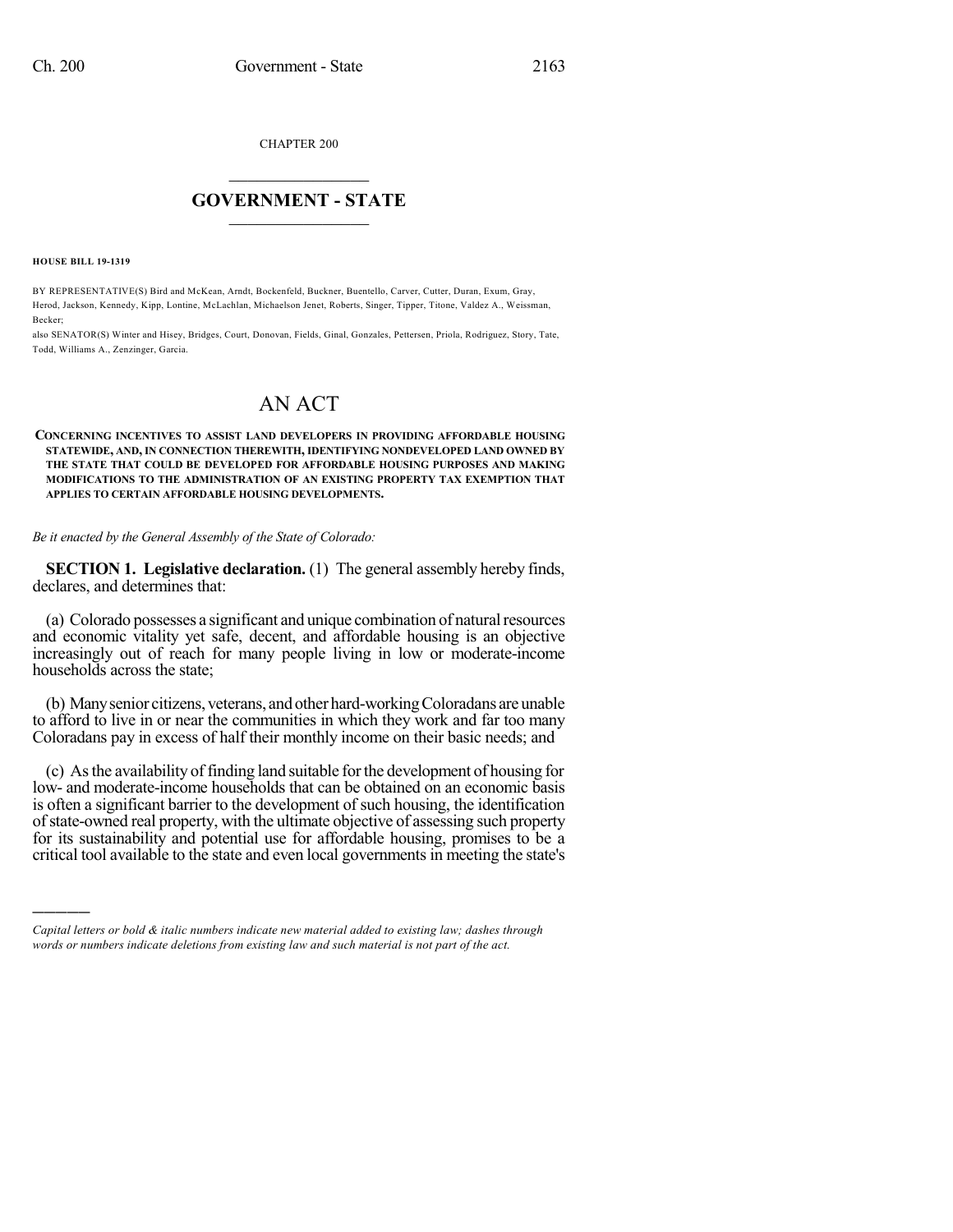housing needs for these segments of the population.

(2) By enacting House Bill 19-1319, the general assembly intends to promote the use of real property currently owned by the state as well as county and municipal governments for the construction or rehabilitation of housing that will benefit persons in low- and moderate-income households across the state on a for-sale or rental basis.

**SECTION 2.** In Colorado Revised Statutes, 2-3-1304, **add** (3) as follows:

**2-3-1304. Powers and duties of capital development committee.** (3) (a) NOT LATER THAN OCTOBER 15, 2019, EACH STATE AGENCY AND STATE INSTITUTION OF HIGHER EDUCATION SHALL SUBMIT TO THE CAPITAL DEVELOPMENT COMMITTEE A LIST OF ALL NONDEVELOPED REAL PROPERTY OWNED BY OR UNDER THE CONTROL OF THE AGENCY OR INSTITUTION. NOT LATER THAN OCTOBER 15 OF EACH YEAR THEREAFTER, EACH AGENCY OR INSTITUTION SHALL SUBMIT TO THE CAPITAL DEVELOPMENT COMMITTEE ANY ADDITIONS OR DELETIONS TO THE LIST IDENTIFYING ANY NONDEVELOPED REAL PROPERTY THE AGENCY HAS ACQUIRED OR DISPOSED OF DURING THE PRECEDING STATE FISCAL YEAR. THE CAPITAL DEVELOPMENT COMMITTEE SHALL INCLUDE THIS INFORMATION IN AN ANNUAL REPORT PUBLISHED ON THE WEBSITE OF THE GENERAL ASSEMBLY. THE DIVISION OF HOUSING WITHIN THE DEPARTMENT OF LOCAL AFFAIRS SHALL PROVIDE A LINK TO THE REPORT ON THE DIVISION'S WEBSITE.THE DIVISION OF PARKS AND WILDLIFE IN THE DEPARTMENT OF NATURAL RESOURCES IS EXEMPT FROM THE REQUIREMENTS OF THIS SUBSECTION (3).

(b) FOR PURPOSES OF THIS SUBSECTION (3), "NONDEVELOPED REAL PROPERTY" MEANS UNIMPROVED REAL PROPERTY THAT IS NOT OTHERWISE PROTECTED FOR OR DEDICATED TO ANOTHER USE SUCH AS AN ACCESS OR A CONSERVATION EASEMENT.

**SECTION 3.** In Colorado Revised Statutes, 24-32-705, **add** (4) as follows:

**24-32-705. Functions of division.** (4) ON A PAGE ON THE WEBSITE MAINTAINED BY THE DEPARTMENT OF LOCAL AFFAIRS THAT IS DEDICATED TO THE DIVISION OF HOUSING, THE DIVISION SHALL PROVIDE A LINK TO THE ANNUAL REPORT THAT INCLUDES INFORMATION ON NONDEVELOPED REAL PROPERTY OWNED BY OR UNDER THE CONTROL OF EACH STATE AGENCY OR INSTITUTION OF HIGHER EDUCATION PURSUANT TO SECTION 2-3-1304 (3). NOT LATER THAN ONCE ANNUALLY BY DECEMBER 31 OF EACH YEAR, THE DIVISION SHALL UPDATE THE LINK IT IS REQUIRED TO MAINTAIN BY THIS SUBSECTION (4).

**SECTION 4.** In Colorado Revised Statutes, 39-3-112, **amend** (3) introductory portion and (3)(c)(II)(B); and **add** (3)(c)(II)(B.5) as follows:

**39-3-112. Definitions- residentialproperty- orphanage -low-income elderly or individuals with disabilities - homeless or abused - low-income households - charitable purposes - exemption - limitations.** (3) In order for property to be exempt from the levy and collection of property tax pursuant to the provisions of subsection (2) of this section, the administrator shall be required to find, pursuant to the provisions of section 39-2-117, that:

(c) The property is owned: